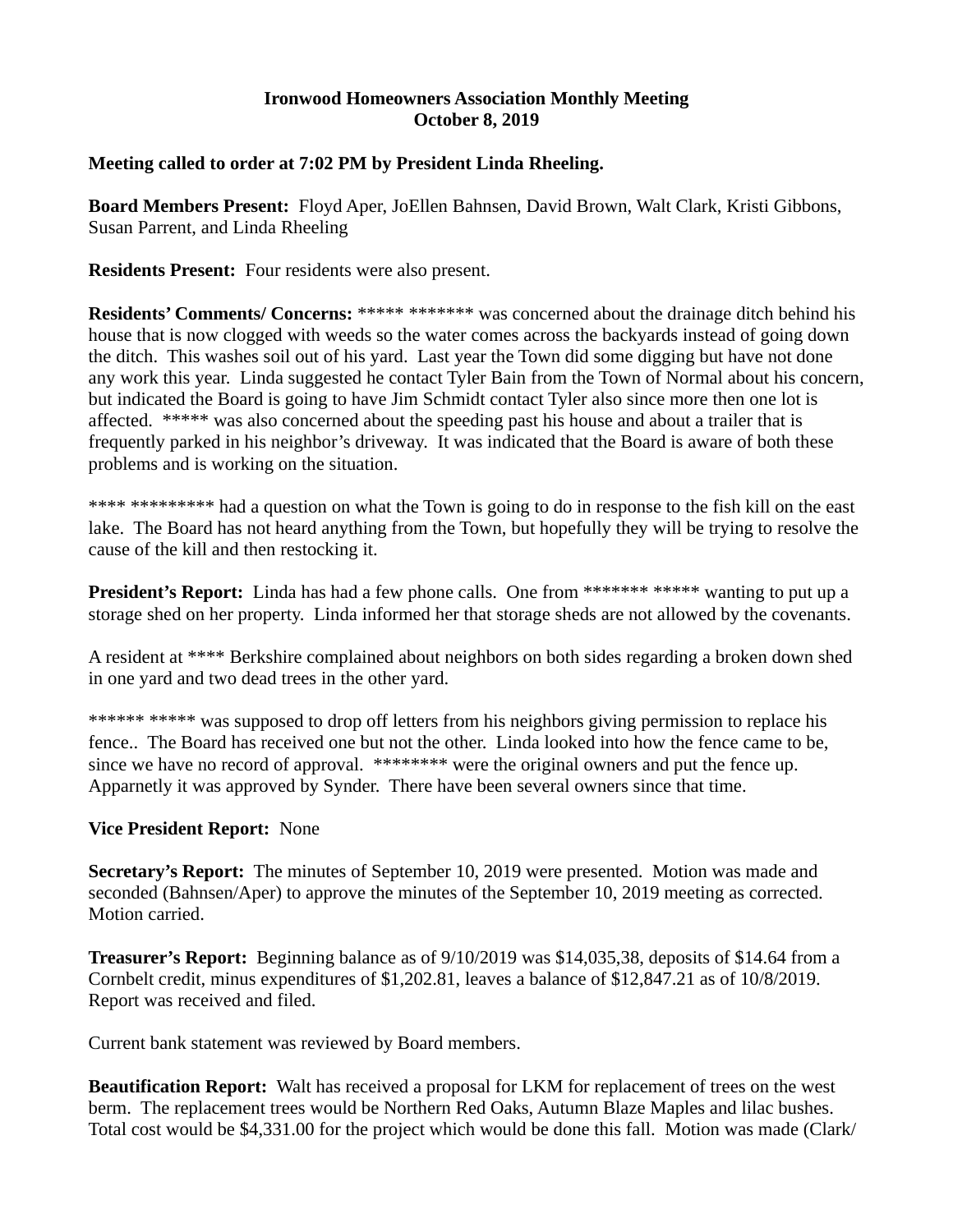Aper) to approve the contract with LKM. JoEllen indicated that doing this project now would still leave an appropriate amount of money in the association's treasury at the end of the year. Motion carried.

**Communications Report:** September unique visitors and total number of visits to the ihoa.org website were slightly above the yearly averages for those categories.

The next newsletter will go out on December  $1<sup>st</sup>$  and cover the months of December, January and February. The deadline for submitting articles for that newsletter will be Wednesday, November  $20<sup>th</sup>$ .

A question was raised about which seats were open for election to the Board in 2020. Floyd's, David's, Walt's and Linda's seats are the 4 that are open for election. A concern was also raised about getting this information out to residents in a timely manner since JoEllen needs the names of candidates by early December for the proxy mailing. It was decided to post the information on the website as soon as possible and also to do a mass email of the information to residents.

**Covenant's Report:** There are two trailers (\*\*\*\* Foxwood and \*\*\*\* Ironwood) that are currently in violation of the covenants. Plus the trash bin at \*\*\*\* Foxwood is visible. Other trailers mentioned at the September meeting have been moved.

The missing pillar on the front porch at \*\*\* Ironwood has not been replaced. Susan will send  $2<sup>nd</sup>$  letter and contact Justin from the Town of Normal about possible building safety violations.

The work on the siding at \*\*\* Northridge is still not done. The Board did receive communication from the resident indicating that it would be done this fall. Susan will continue to monitor the situation.

All the landscape problems that were discussed at the September meeting have now been addressed.

There are still 11 bins that are still either in front of the garage or on the side of the house but visible from the street. Susan was asked to send letters to those still storing bins in the front of the house at this time.

The trash bins at \*\*\*\* Ironwood have been moved back between shrubs along the side of the house but are still visible.

**SUV & Government Report:** Jim Schmidt contacted the Town of Normal regarding the broken curb at the Northtown entrance. Has not received a call back yet regarding possible repair.

# **At-Large Member Report:** None

#### **Newcomers Report:** None

**Old Business:** A motion was made (Brown/Clark) that the playhouse at \*\*\* Ironwood be allowed to remain as long as it is not modified or used for any purpose other than a playhouse, and that it will be removed if it is no longer used as a playhouse or if the people move. Floyd spoke against the motion indicating he considers any structure to be a violation of the covenants. Susan spoke in favor of the motion indicating it can only be used as a child's play structure. Linda spoke against the motion indicating she considers it to be a detached building. Kristi spoke in favor of the motion indicating that other residents have children's play structures in their yards.